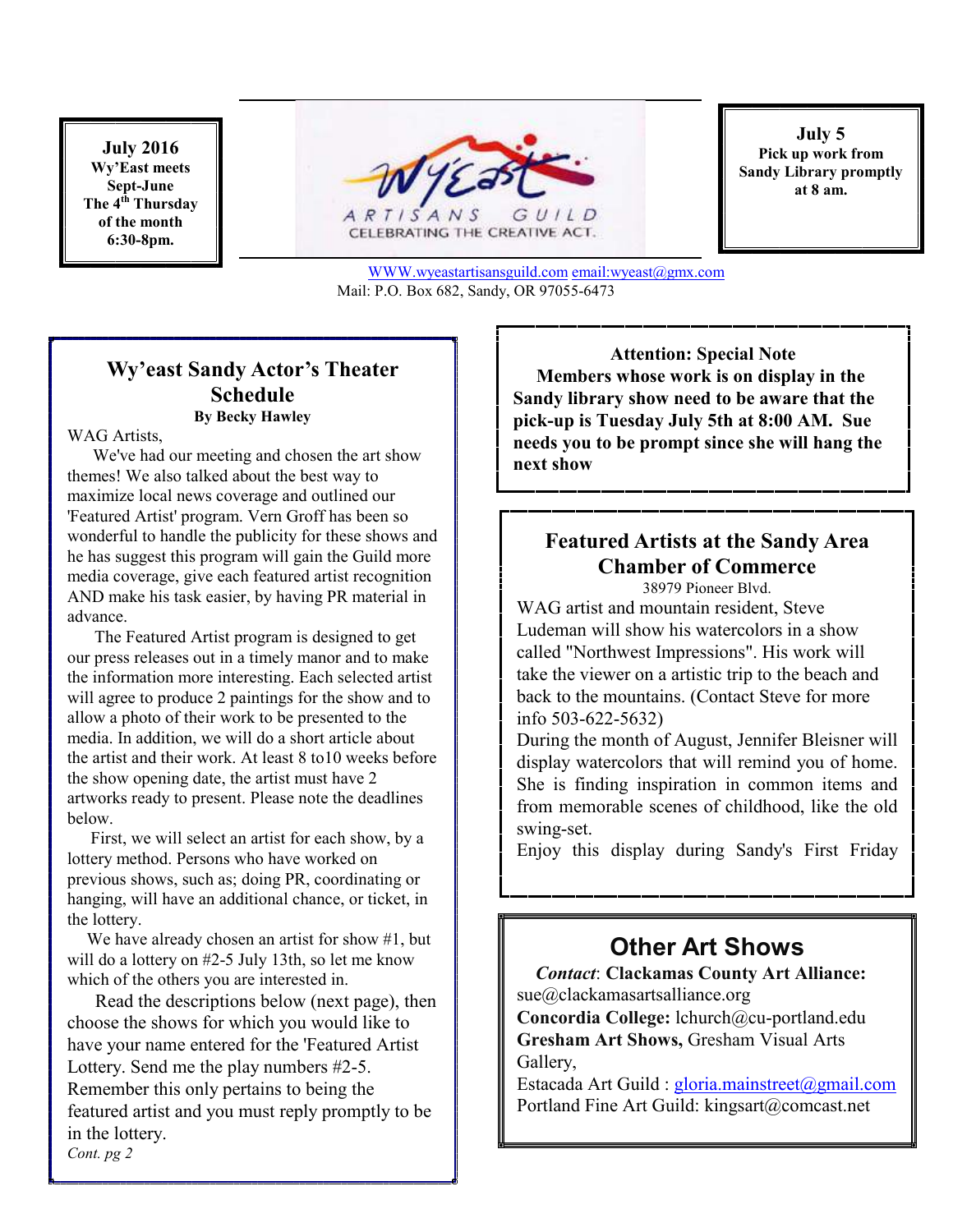### *Cont. from pg 1* **Wy'east Sandy Actor's Theater Schedule**

 #1. After Hours This could be anything that goes on after dark. Words to inspire you...nocturnal, night, night lights, darkness, after the day ends. What do you do after hours? Let your fertile mind wander After Hours Featured Artist information & artwork by AUGUST 1st. Deadline to enter show is Sept.1 Opening reception is Thursday, Sept 8. Wait Until Dark September 9–12 A recently blinded woman is terrorized by a trio of thugs while they search for a heroin-stuffed doll they believe is in her apartment. This masterfully constructed thriller builds toward an electrifying, breath-stopping final scene. After Hours Featured Artist information & artwork by AUGUST 1st. Deadline to enter show is Sept.1 #2 Mismatched This is pretty clear.. anything can be a mismatch, so be creative! Mismatched Featured Artist information & artwork by September 20 Deadline to enter show is November 1 Reception is Thursday November 10 The Odd Couple November 11–December 4 Two friends try sharing an apartment, but their ideas of housekeeping and lifestyles are as different as night and day. This classic comedy was the basis for several movies, TV series, and even a cartoon. #3 Reflections Every artist will reflect differently on this subject...think about it. Reflections Featured Artist information & artwork by November 20 Deadline to enter the show is January 18 Reception is Thursday, January 26 On Golden Pond January 27–February 19 This is the love story of Ethel and Norman Thayer, who are returning to their summer home on Golden Pond for the forty-eighth year. They are visited by daughter Chelsea, her fiancé Billy Ray, and his son Billy Ray Jr. We see them deal with their often turbulent family relationship. #4 Shadows Of course, there is the obvious painterly shadows, but what about a shadow of a smile, or a shadowed expression? Without shadows, we cannot fully appreciate the light.... Shadows Featured Artist information & artwork by January 20 Deadline for entry to the show is March 22 Reception is Thursday, March 30 The Shadow Box March 31–April 23 Important, touching, and courageous! This Tony Award and Pulitzer Prize winning drama deals with the human strength of three terminal cancer patients who dwell in separate cottages on a hospital's grounds, surrounded by family and friends #5 Movement We talked about the fact that this is a musical, with dancing movement; but movement can be any kind of movement. You can be emotionally moved, water moves and can move us. There are movements in music and in culture....what moves you and what do you feel

moved to express? Movement Featured Artist information & artwork by March 20 Deadline for entry to the show is May 20 Reception is Thursday, June 1 Godspell June 2–25 Prepare ye for the timeless tale of friendship, loyalty and love based on the Gospel According to St. Matthew. *Cont. pg 3* page2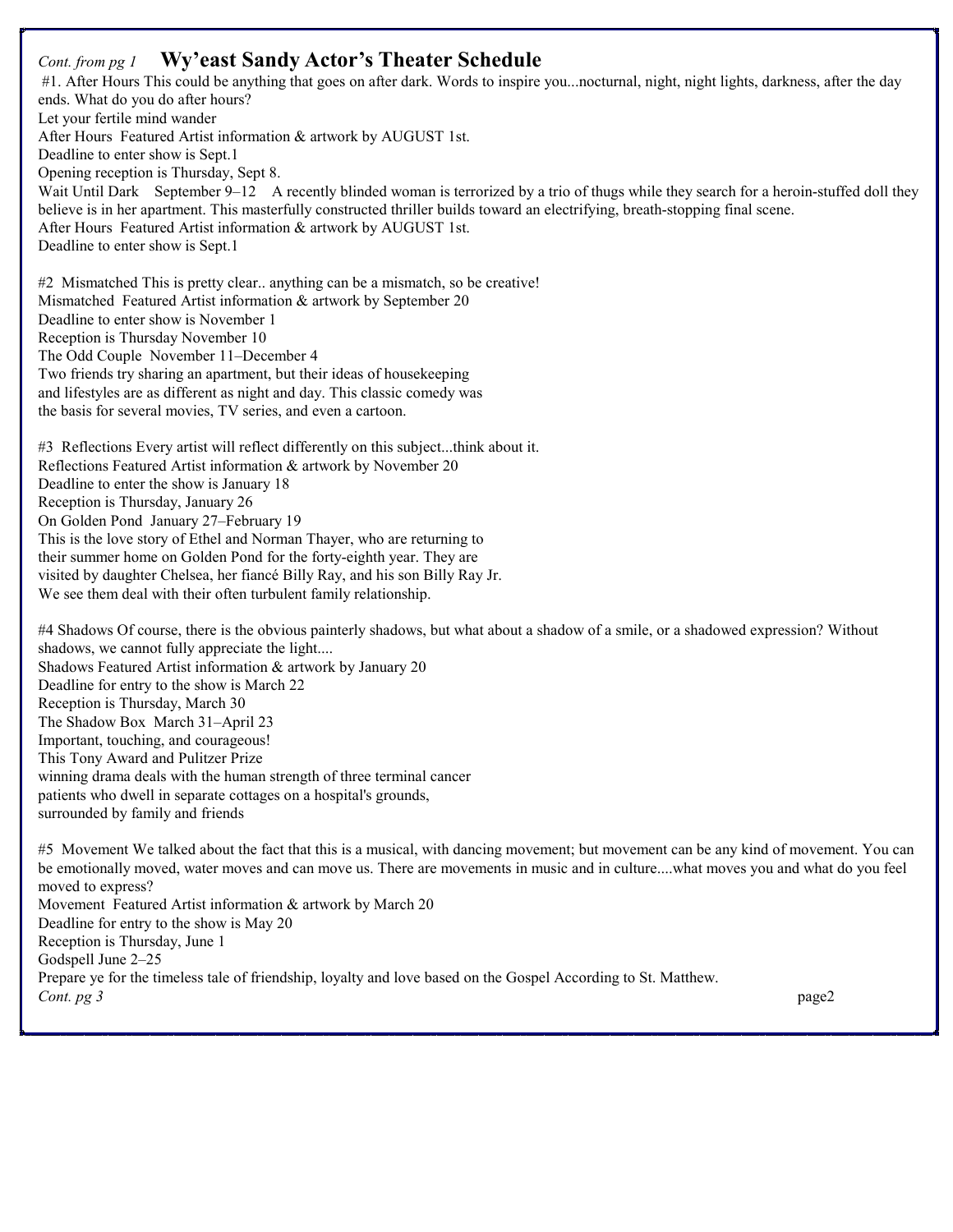#### Cont. from pg 2

**Wy'east Sandy Actor's Theater Schedule** A modern day version of the gospels, opening with John the Baptist calling a disparate group of young New Yorkers from their workaday lives to follow and learn from Jesus. They form a roving acting troupe that enacts the parables through song and dance, comedy, and mime. Send in your entries...#2- 5! to Becky Hawley: bek.hawley@yahoo.com 503-668-5590.

"All show submissions must include size of art work and include the following tag info: Title, medium and price, as well as the artist's name. Email to both: Vern at: vernongroffstudio@gmail.com and copy to Becky at: bek.hawley@yahoo.com. "

"Art is shown at your own risk, items are not insured. No commission is taken or required, however a 20% donation to the Guild is gratefully accepted. "

 **Creative Opportunity to Give Back** 

 Becky Hawley hosted two scarf painting parties for WAG's Solace in Silk program. Pamela Smithsted, Marcia Morrow, Jennifer Bleisner and Cheryl Hooley painted scarves to donate to the Kaiser Oncology chemo clinic. Each colorful scarf is meant to add quality of life through art, making hair-loss a little less important, at such a difficult time. A total of 15 scarves will be donated June 14, bringing a total of more than 200 scarves donated to date.

 As funds for the project are running out, the project is coming to a close. However, Hawley, for a small donation to the Guild to cover supplies, is willing to do small 'workshops' this summer with the remaining supplies. If interested contact Hawley at bek.hawley@yahoo.com 503-668-5590. Photos is the donation package.



## **GUILD VOLUNTEERS AND OFFICERS**

**President**: Jennifer Bliesner **Secretary:** Dawnna Pearson **Treasurer**: Cheryl Hooley; **Board Members**: Jennifer Bliesner, JoAnne Rohweder, Eileen Holzman, Earlean Marsh, Cheryl Hooley. **Meeting Programs**: Jennifer Bliesner **Hospitality**: Pam Smithsted **Website & Social Media**: Debi Vann **Field Trips**: **Children's Outreach/Education**: Becky Hawley **Newsletter**: Lea Topliff **Membership (Roster):** Rod Stroh **Shows: - Theme Show**: Eileen Holzman **Chamber Shows:** JoAnne Rohweder **Sandy Actor's Theater**: Vern Groff Phone numbers/contact information available in the club roster. If you are interested in any of these positions or volunteering to assist, please do as the guild is only as good as the community effort to improve and support it.

## **Wy'east Artisans Guild Board Meeting Highlights 6/21/16**

By Dawnna Pearson, Secretary

 In attendance: Jennifer Bliesner, Dawnna Pearson, JoAnne Rohweder, Cheryl Hooley, Earlean Marsh.

 **New Business:** The board voted to move Guild member meetings to the 4th Thursday (alternate option, 3rd Thursday), 6:30pm at the AntFarm. Due to a holiday conflict, they voted to change the November member meeting to Thu. Nov. 17. cont. pg 4

PG 3